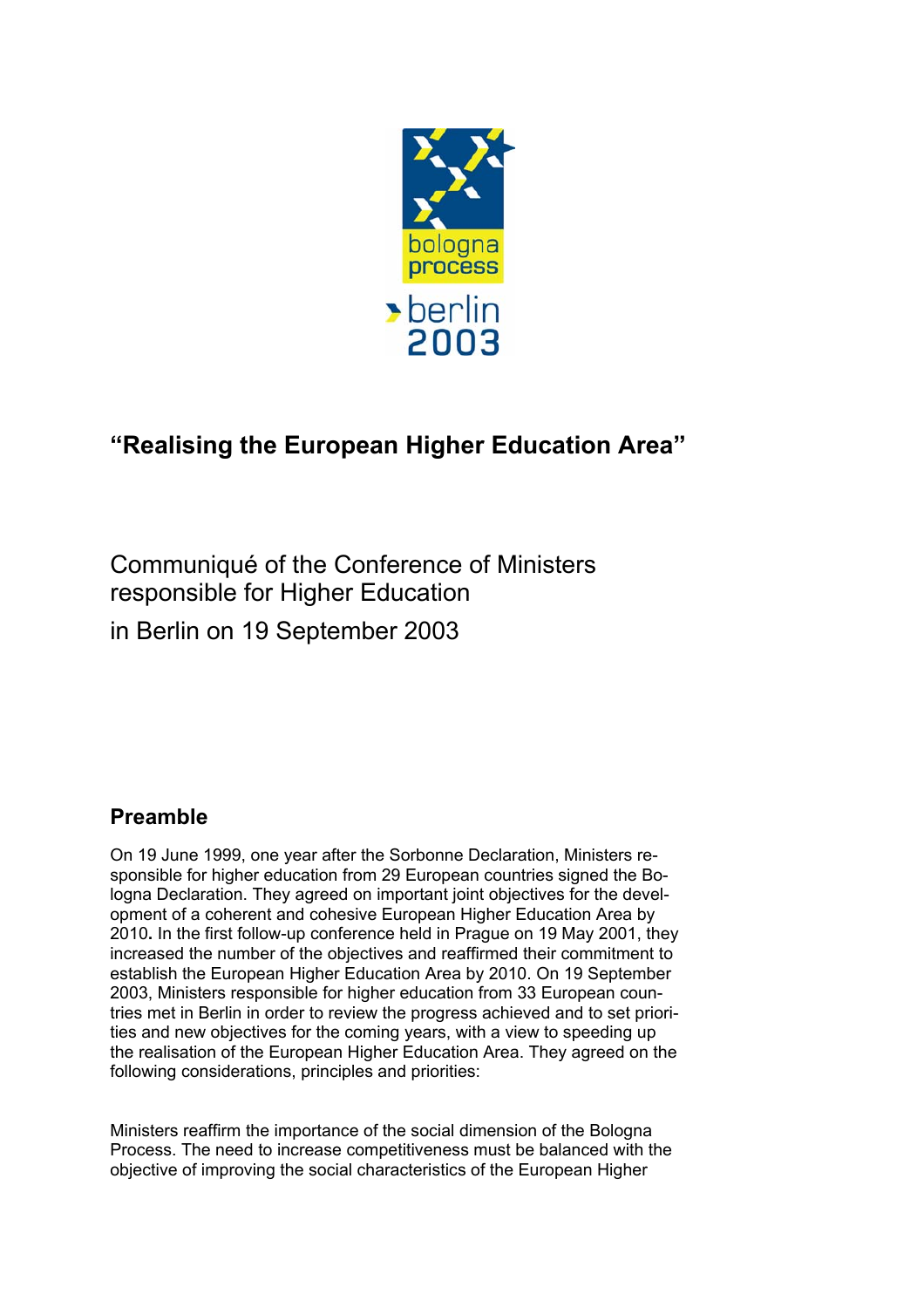Education Area, aiming at strengthening social cohesion and reducing social and gender inequalities both at national and at European level. In that context, Ministers reaffirm their position that higher education is a public good and a public responsibility. They emphasise that in international academic cooperation and exchanges, academic values should prevail.

Ministers take into due consideration the conclusions of the European Councils in Lisbon (2000) and Barcelona (2002) aimed at making Europe "the most competitive and dynamic knowledge-based economy in the world, capable of sustainable economic growth with more and better jobs and greater social cohesion" and calling for further action and closer cooperation in the context of the Bologna Process.

Ministers take note of the Progress Report commissioned by the Follow-up Group on the development of the Bologna Process between Prague and Berlin. They also take note of the Trends-III Report prepared by the European University Association (EUA), as well as of the results of the seminars, which were organised as part of the work programme between Prague and Berlin by several member States and Higher Education Institutions, organisations and students. Ministers further note the National Reports, which are evidence of the considerable progress being made in the application of the principles of the Bologna Process. Finally, they take note of the messages from the European Commission and the Council of Europe and acknowledge their support for the implementation of the Process.

Ministers agree that efforts shall be undertaken in order to secure closer links overall between the higher education and research systems in their respective countries. The emerging European Higher Education Area will benefit from synergies with the European Research Area, thus strengthening the basis of the Europe of Knowledge. The aim is to preserve Europe's cultural richness and linguistic diversity, based on its heritage of diversified traditions, and to foster its potential of innovation and social and economic development through enhanced co-operation among European Higher Education Institutions.

Ministers recognise the fundamental role in the development of the European Higher Education Area played by Higher Education Institutions and student organisations. They take note of the message from the European University Association (EUA) arising from the Graz Convention of Higher Education Institutions, the contributions from the European Association of Institutions in Higher Education (EURASHE) and the communications from ESIB – The National Unions of Students in Europe.

Ministers welcome the interest shown by other regions of the world in the development of the European Higher Education Area, and welcome in particular the presence of representatives from European countries not yet party to the Bologna Process as well as from the Follow-up Committee of the European Union, Latin America and Caribbean (EULAC) Common Space for Higher Education as guests at this conference.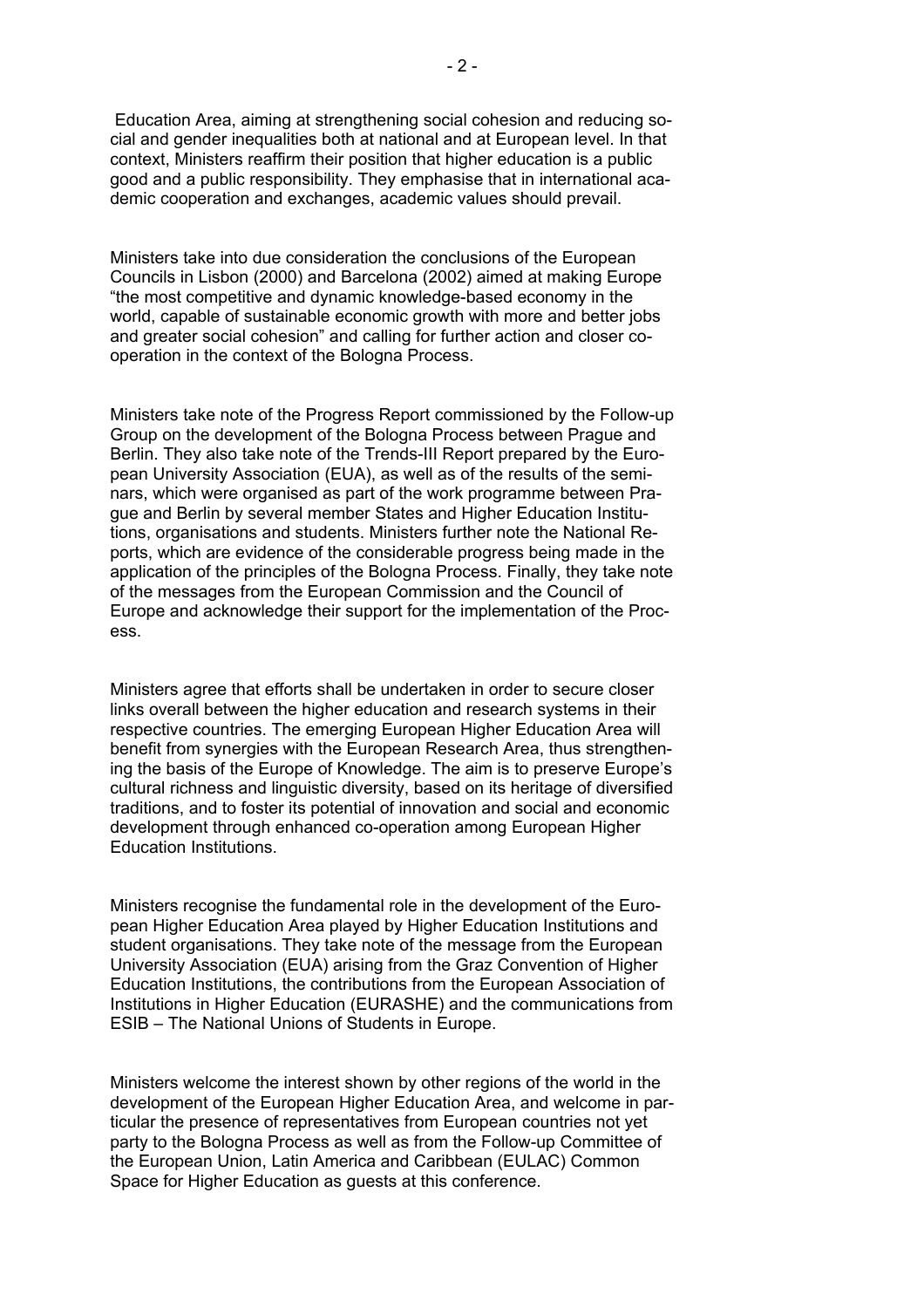#### **Progress**

Ministers welcome the various initiatives undertaken since the Prague Higher Education Summit to move towards more comparability and compatibility, to make higher education systems more transparent and to enhance the quality of European higher education at institutional and national levels. They appreciate the co-operation and commitment of all partners - Higher Education Institutions, students and other stakeholders - to this effect.

Ministers emphasise the importance of all elements of the Bologna Process for establishing the European Higher Education Area and stress the need to intensify the efforts at institutional, national and European level. However, to give the Process further momentum, they commit themselves to intermediate priorities for the next two years. They will strengthen their efforts to promote effective quality assurance systems, to step up effective use of the system based on two cycles and to improve the recognition system of degrees and periods of studies.

## *Quality Assurance*

The quality of higher education has proven to be at the heart of the setting up of a European Higher Education Area. Ministers commit themselves to supporting further development of quality assurance at institutional, national and European level. They stress the need to develop mutually shared criteria and methodologies on quality assurance.

They also stress that consistent with the principle of institutional autonomy, the primary responsibility for quality assurance in higher education lies with each institution itself and this provides the basis for real accountability of the academic system within the national quality framework.

Therefore, they agree that by 2005 national quality assurance systems should include:

- A definition of the responsibilities of the bodies and institutions involved.
- Evaluation of programmes or institutions, including internal assessment, external review, participation of students and the publication of results.
- A system of accreditation, certification or comparable procedures.
- International participation, co-operation and networking.

At the European level, Ministers call upon ENQA through its members, in co-operation with the EUA, EURASHE and ESIB, to develop an agreed set of standards, procedures and guidelines on quality assurance, to explore ways of ensuring an adequate peer review system for quality assurance and/or accreditation agencies or bodies, and to report back through the Follow-up Group to Ministers in 2005. Due account will be taken of the expertise of other quality assurance associations and networks.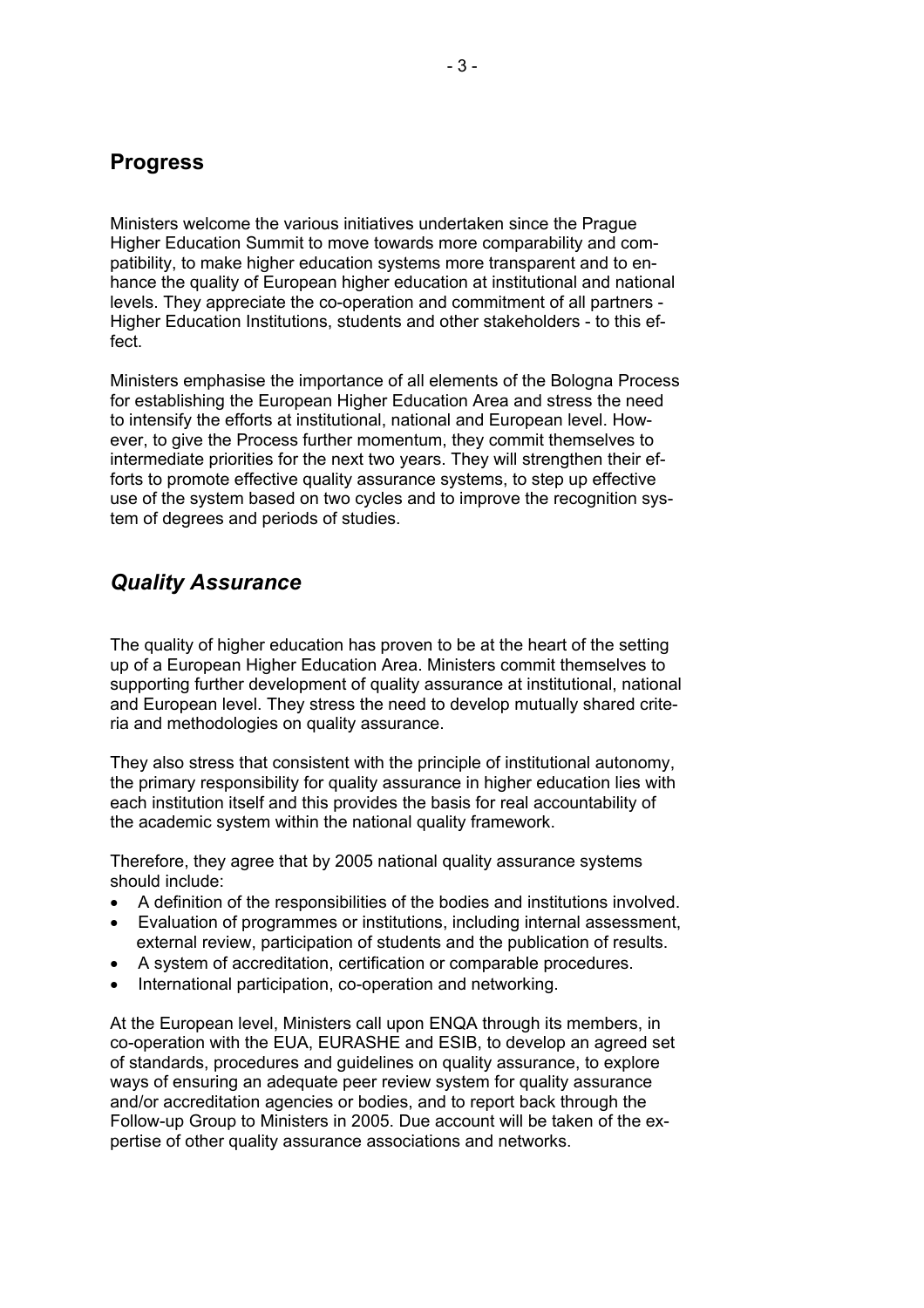#### *Degree structure: Adoption of a system essentially based on two main cycles*

Ministers are pleased to note that, following their commitment in the Bologna Declaration to the two-cycle system, a comprehensive restructuring of the European landscape of higher education is now under way. All Ministers commit themselves to having started the implementation of the two cycle system by 2005.

Ministers underline the importance of consolidating the progress made, and of improving understanding and acceptance of the new qualifications through reinforcing dialogue within institutions and between institutions and employers.

Ministers encourage the member States to elaborate a framework of comparable and compatible qualifications for their higher education systems, which should seek to describe qualifications in terms of workload, level, learning outcomes, competences and profile. They also undertake to elaborate an overarching framework of qualifications for the European Higher Education Area.

Within such frameworks, degrees should have different defined outcomes. First and second cycle degrees should have different orientations and various profiles in order to accommodate a diversity of individual, academic and labour market needs. First cycle degrees should give access, in the sense of the Lisbon Recognition Convention, to second cycle programmes. Second cycle degrees should give access to doctoral studies.

Ministers invite the Follow-up Group to explore whether and how shorter higher education may be linked to the first cycle of a qualifications framework for the European Higher Education Area.

Ministers stress their commitment to making higher education equally accessible to all, on the basis of capacity, by every appropriate means.

#### *Promotion of mobility*

Mobility of students and academic and administrative staff is the basis for establishing a European Higher Education Area. Ministers emphasise its importance for academic and cultural as well as political, social and economic spheres. They note with satisfaction that since their last meeting, mobility figures have increased, thanks also to the substantial support of the European Union programmes, and agree to undertake the necessary steps to improve the quality and coverage of statistical data on student mobility.

They reaffirm their intention to make every effort to remove all obstacles to mobility within the European Higher Education Area. With a view to promoting student mobility, Ministers will take the necessary steps to enable the portability of national loans and grants.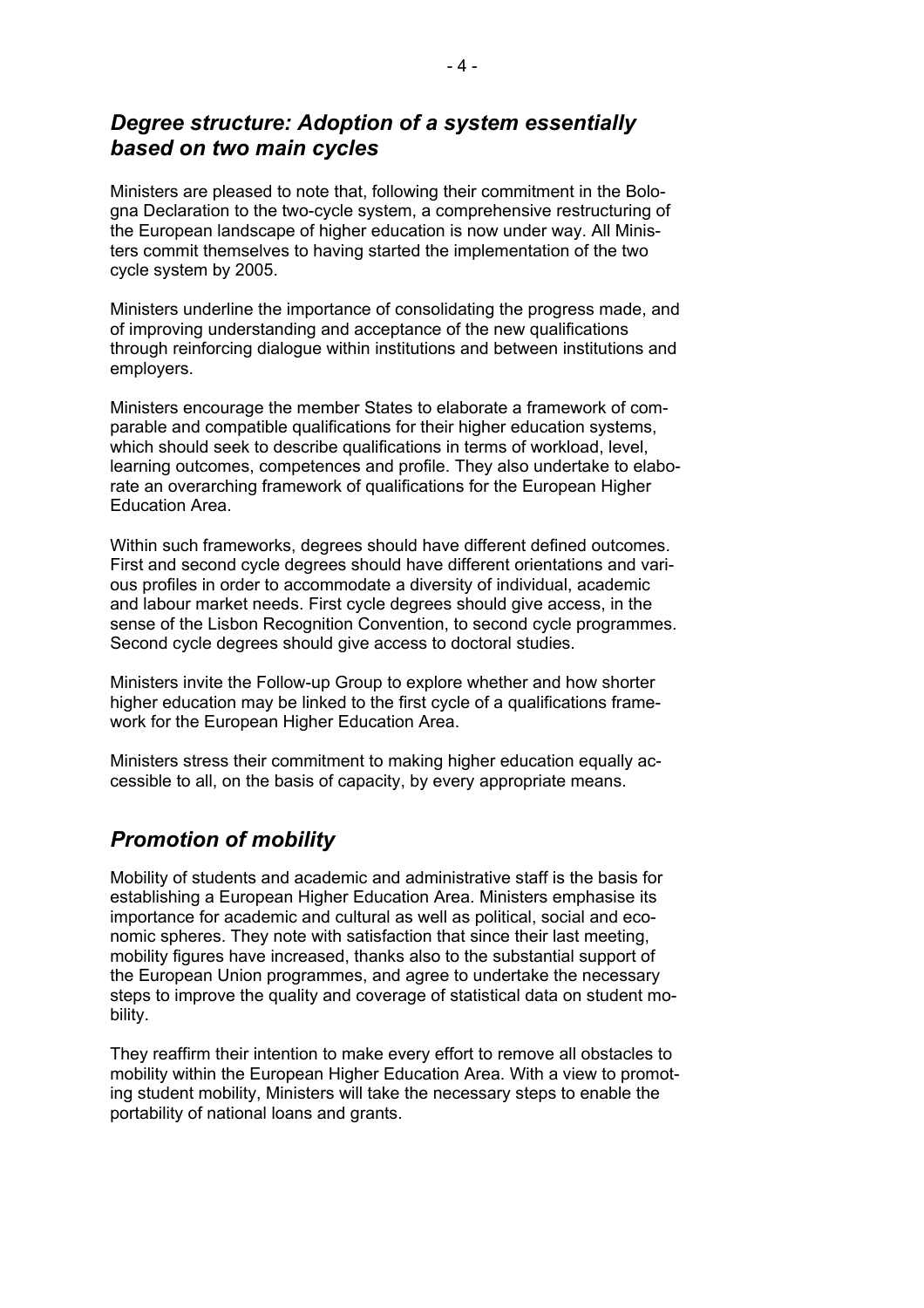#### *Establishment of a system of credits*

Ministers stress the important role played by the European Credit Transfer System (ECTS) in facilitating student mobility and international curriculum development. They note that ECTS is increasingly becoming a generalised basis for the national credit systems. They encourage further progress with the goal that the ECTS becomes not only a transfer but also an accumulation system, to be applied consistently as it develops within the emerging European Higher Education Area.

#### *Recognition of degrees: Adoption of a system of easily readable and comparable degrees*

Ministers underline the importance of the Lisbon Recognition Convention, which should be ratified by all countries participating in the Bologna Process, and call on the ENIC and NARIC networks along with the competent National Authorities to further the implementation of the Convention.

They set the objective that every student graduating as from 2005 should receive the Diploma Supplement automatically and free of charge. It should be issued in a widely spoken European language.

They appeal to institutions and employers to make full use of the Diploma Supplement, so as to take advantage of the improved transparency and flexibility of the higher education degree systems, for fostering employability and facilitating academic recognition for further studies.

#### *Higher education institutions and students*

Ministers welcome the commitment of Higher Education Institutions and students to the Bologna Process and recognise that it is ultimately the active participation of all partners in the Process that will ensure its long-term success.

Aware of the contribution strong institutions can make to economic and societal development, Ministers accept that institutions need to be empowered to take decisions on their internal organisation and administration. Ministers further call upon institutions to ensure that the reforms become fully integrated into core institutional functions and processes.

Ministers note the constructive participation of student organisations in the Bologna Process and underline the necessity to include the students continuously and at an early stage in further activities.

Students are full partners in higher education governance. Ministers note that national legal measures for ensuring student participation are largely in place throughout the European Higher Education Area. They also call on institutions and student organisations to identify ways of increasing actual student involvement in higher education governance.

Ministers stress the need for appropriate studying and living conditions for the students, so that they can successfully complete their studies within an appropriate period of time without obstacles related to their social and eco-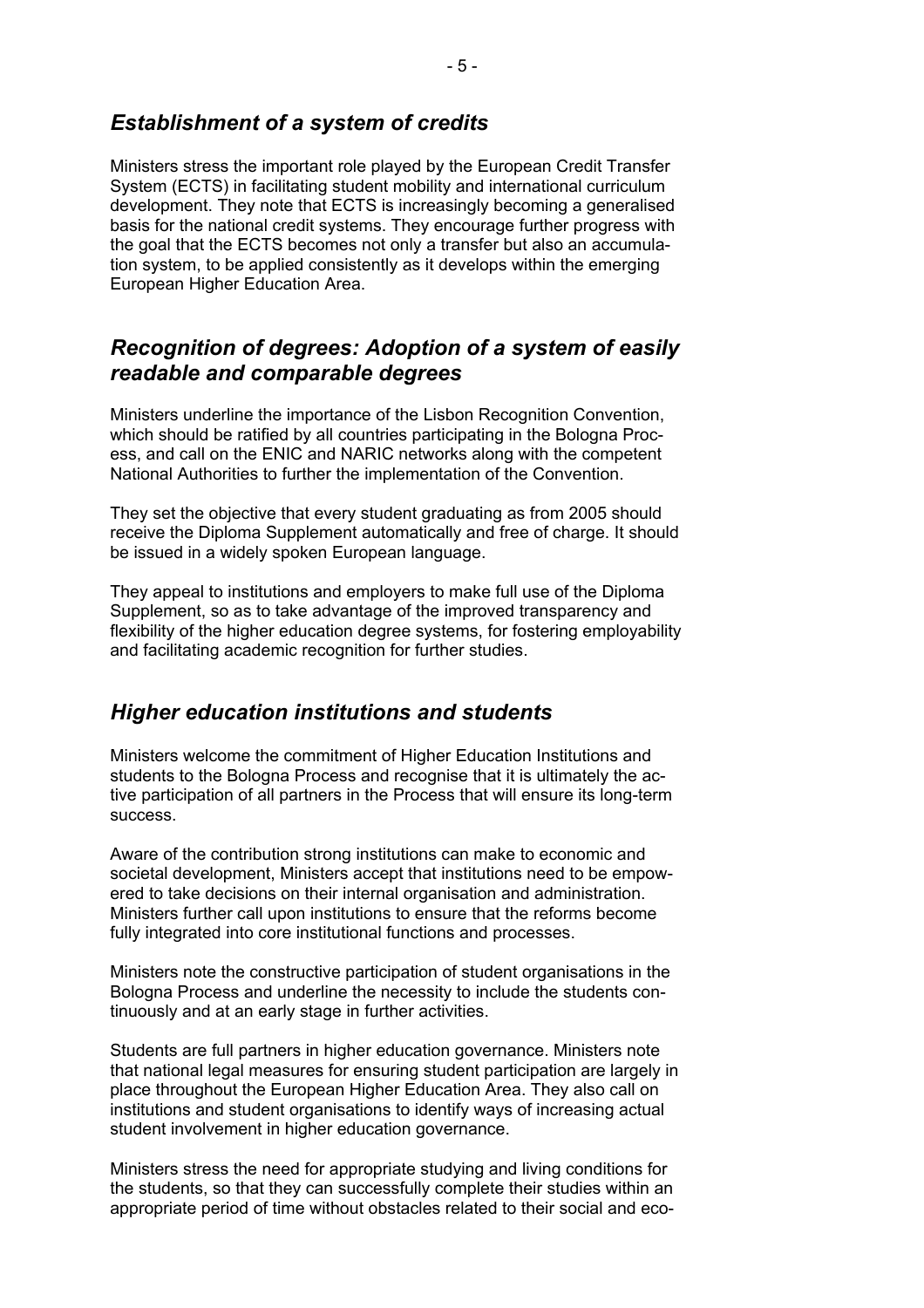nomic background. They also stress the need for more comparable data on the social and economic situation of students.

## *Promotion of the European dimension in higher education*

Ministers note that, following their call in Prague, additional modules, courses and curricula with European content, orientation or organisation are being developed.

They note that initiatives have been taken by Higher Education Institutions in various European countries to pool their academic resources and cultural traditions in order to promote the development of integrated study programmes and joint degrees at first, second and third level.

Moreover, they stress the necessity of ensuring a substantial period of study abroad in joint degree programmes as well as proper provision for linguistic diversity and language learning, so that students may achieve their full potential for European identity, citizenship and employability.

Ministers agree to engage at the national level to remove legal obstacles to the establishment and recognition of such degrees and to actively support the development and adequate quality assurance of integrated curricula leading to joint degrees.

### *Promoting the attractiveness of the European Higher Education Area*

Ministers agree that the attractiveness and openness of the European higher education should be reinforced. They confirm their readiness to further develop scholarship programmes for students from third countries.

Ministers declare that transnational exchanges in higher education should be governed on the basis of academic quality and academic values, and agree to work in all appropriate fora to that end. In all appropriate circumstances such fora should include the social and economic partners.

They encourage the co-operation with regions in other parts of the world by opening Bologna seminars and conferences to representatives of these regions.

# *Lifelong learning*

Ministers underline the important contribution of higher education in making lifelong learning a reality. They are taking steps to align their national policies to realise this goal and urge Higher Education Institutions and all concerned to enhance the possibilities for lifelong learning at higher education level including the recognition of prior learning. They emphasise that such action must be an integral part of higher education activity.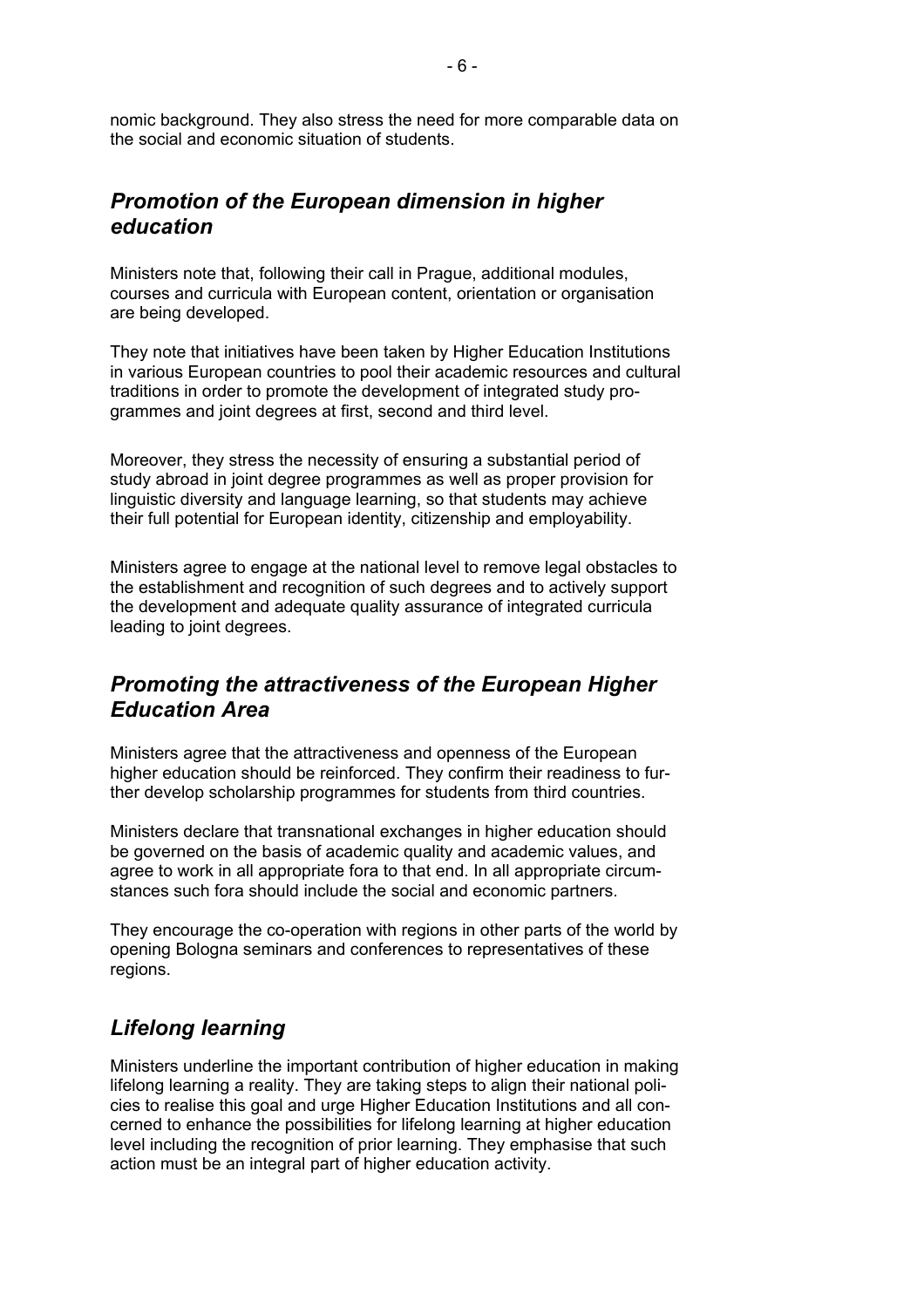Ministers furthermore call those working on qualifications frameworks for the European Higher Education Area to encompass the wide range of flexible learning paths, opportunities and techniques and to make appropriate use of the ECTS credits.

They stress the need to improve opportunities for all citizens, in accordance with their aspirations and abilities, to follow the lifelong learning paths into and within higher education.

## **Additional Actions**

### *European Higher Education Area and European Research Area – two pillars of the knowledge based society*

Conscious of the need to promote closer links between the EHEA and the ERA in a Europe of Knowledge, and of the importance of research as an integral part of higher education across Europe, Ministers consider it necessary to go beyond the present focus on two main cycles of higher education to include the doctoral level as the third cycle in the Bologna Process. They emphasise the importance of research and research training and the promotion of interdisciplinarity in maintaining and improving the quality of higher education and in enhancing the competitiveness of European higher education more generally. Ministers call for increased mobility at the doctoral and postdoctoral levels and encourage the institutions concerned to increase their co-operation in doctoral studies and the training of young researchers.

Ministers will make the necessary effort to make European Higher Education Institutions an even more attractive and efficient partner. Therefore Ministers ask Higher Education Institutions to increase the role and relevance of research to technological, social and cultural evolution and to the needs of society.

Ministers understand that there are obstacles inhibiting the achievement of these goals and these cannot be resolved by Higher Education Institutions alone. It requires strong support, including financial and appropriate decisions from national Governments and European Bodies.

Finally, Ministers state that networks at doctoral level should be given support to stimulate the development of excellence and to become one of the hallmarks of the European Higher Education Area.

## *Stocktaking*

With a view to the goals set for 2010, it is expected that measures will be introduced to take stock of progress achieved in the Bologna Process. A mid-term stocktaking exercise would provide reliable information on how the Process is actually advancing and would offer the possibility to take corrective measures, if appropriate.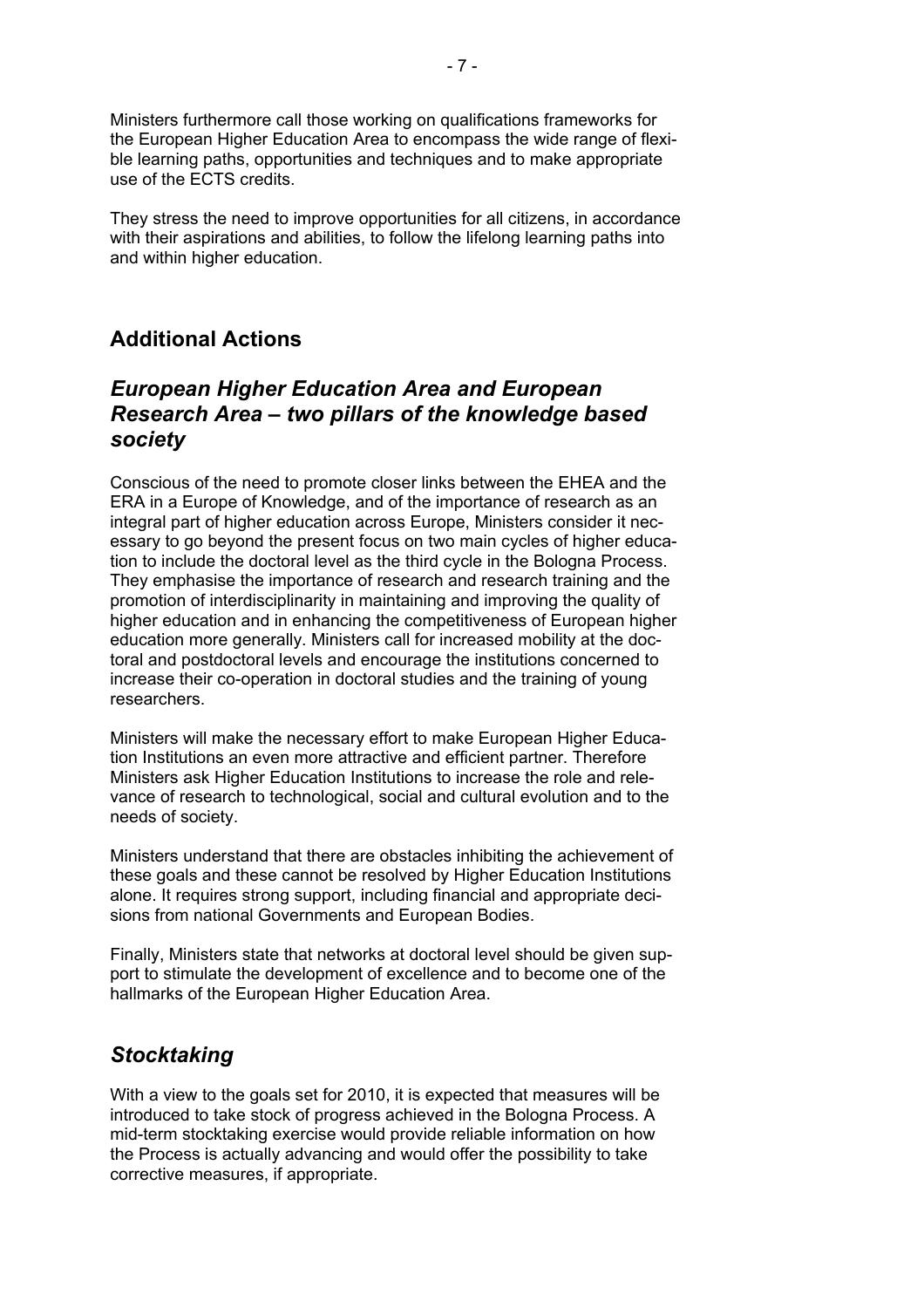Ministers charge the Follow-up Group with organising a stocktaking process in time for their summit in 2005 and undertaking to prepare detailed reports on the progress and implementation of the intermediate priorities set for the next two years:

- quality assurance
- two-cycle system
- recognition of degrees and periods of studies

Participating countries will, furthermore, be prepared to allow access to the necessary information for research on higher education relating to the objectives of the Bologna Process. Access to data banks on ongoing research and research results shall be facilitated.

#### **Further Follow-up**

#### *New members*

Ministers consider it necessary to adapt the clause in the Prague Communiqué on applications for membership as follows:

Countries party to the European Cultural Convention shall be eligible for membership of the European Higher Education Area provided that they at the same time declare their willingness to pursue and implement the objectives of the Bologna Process in their own systems of higher education. Their applications should contain information on how they will implement the principles and objectives of the declaration.

Ministers decide to accept the requests for membership of Albania, Andorra, Bosnia and Herzegovina, Holy See, Russia, Serbia and Montenegro, "the former Yugoslav Republic of Macedonia", and to welcome these states as new members thus expanding the process to 40 European Countries.

Ministers recognise that membership of the Bologna Process implies substantial change and reform for all signatory countries. They agree to support the new signatory countries in those changes and reforms, incorporating them within the mutual discussions and assistance, which the Bologna Process involves.

#### *Follow-up structure*

Ministers entrust the implementation of all the issues covered in the Communiqué, the overall steering of the Bologna Process and the preparation of the next ministerial meeting to a Follow-up Group, which shall be composed of the representatives of all members of the Bologna Process and the European Commission, with the Council of Europe, the EUA, EURASHE, ESIB and UNESCO/CEPES as consultative members. This group, which should be convened at least twice a year, shall be chaired by the EU Presidency, with the host country of the next Ministerial Conference as vice-chair.

A Board also chaired by the EU Presidency shall oversee the work between the meetings of the Follow-up Group. The Board will be composed of the chair, the next host country as vice-chair, the preceding and the following